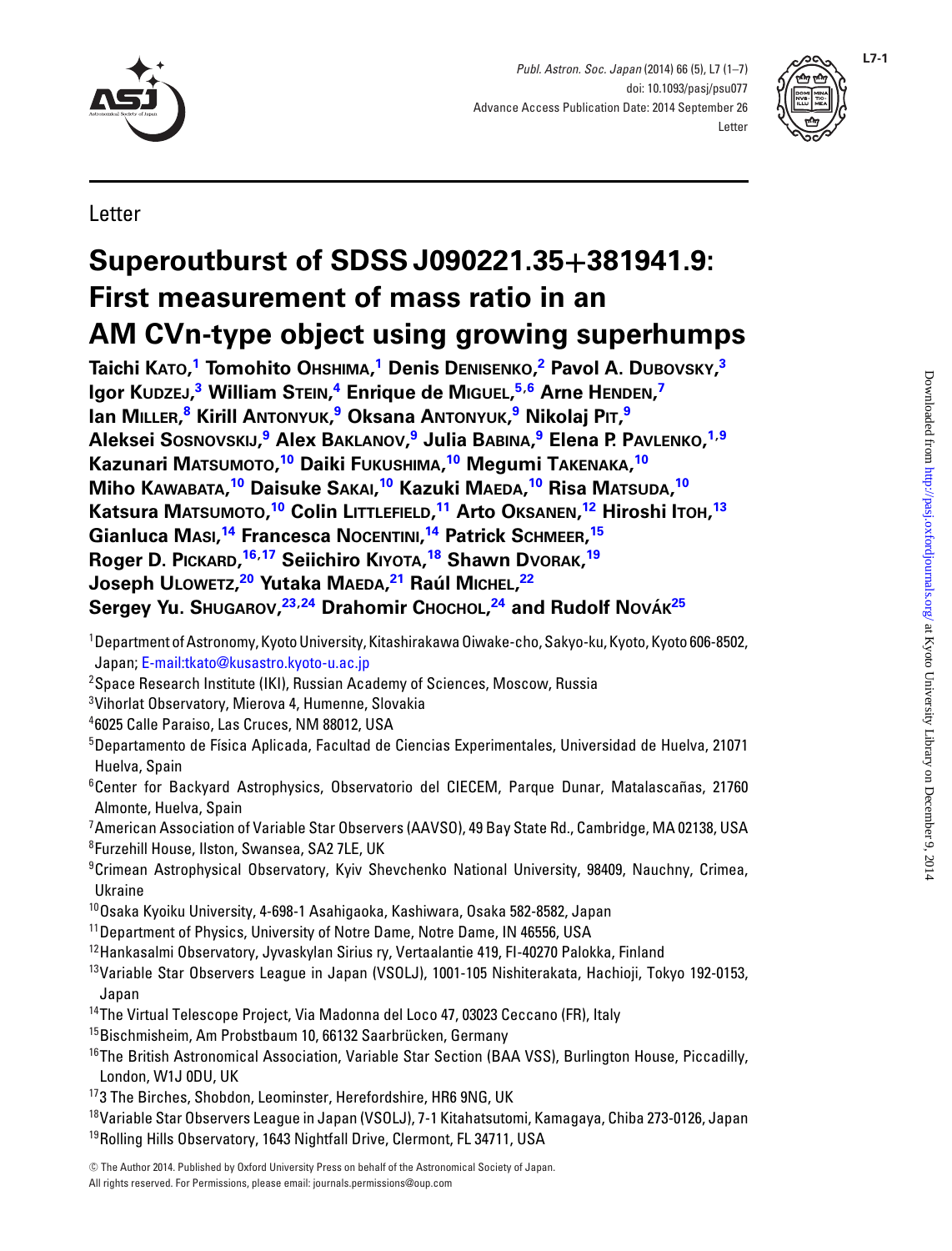- <span id="page-1-0"></span> $^{20}$ Center for Backyard Astrophysics Illinois, Northbrook Meadow Observatory, 855 Fair Ln, Northbrook, IL 60062, USA
- <span id="page-1-1"></span>2112-14 Kaminishiyama-machi, Nagasaki, Nagasaki 850-0006, Japan
- <span id="page-1-2"></span><sup>22</sup> Instituto de Astronomía UNAM, Apartado Postal 877, 22800 Ensenada B.C., México
- <span id="page-1-3"></span> $^{23}$ Sternberg Astronomical Institute, Lomonosov Moscow University, Universitetsky Ave., 13, Moscow 119992, Russia
- <span id="page-1-4"></span><sup>24</sup> Astronomical Institute of the Slovak Academy of Sciences, 05960, Tatranska Lomnica, the Slovak Republic
- <span id="page-1-5"></span> $25$ Research Centre for Toxic Compounds in the Environment, Faculty of Science, Masaryk University, Kamenice 3, 625 00 Brno, Czech Republic

Received 2014 June 22; Accepted 2014 July 16

# **Abstract**

We report on a superoutburst of the AM CVn-type object SDSS J090221.35+381941.9 [J0902; orbital period 0.03355(6) d] in 2014 March–April. The entire superoutburst consisted of a precursor outburst and the main superoutburst, followed by a short rebrightening. During the rising phase of the main superoutburst, we detected growing superhumps (stage A superhumps) with a period of 0.03409(1) d. During the plateau phase of the superoutburst, superhumps with a shorter period (stage B superhumps) were observed. Using the orbital period and the period of stage A superhumps, we were able to measure the dynamical precession rate of the accretion disk at the 3:1 resonance, and obtained a mass ratio ( $q$ ) of 0.041(7). This is the first successful measurement of the mass ratio in an AM CVn-type object accomplished by the recently developed stage A superhump method. The value is generally in agreement with that based on the theoretical evolutionary model. The orbital period of J0902 is the longest among those of the outbursting AM CVn-type objects, and a period on the borderline between the outbursting system and the system with a stable cool disk appears to be longer than one supposed.

**Key words:** accretion, accretion disks — novae, cataclysmic variables — stars: dwarf novae — stars: individual (SDSS J090221.35+381941.9)

## **1 Introduction**

AM CVn-type objects are a class of cataclysmic variables (CVs) composed of an accreting white dwarf and a mass-transferring helium white dwarf (secondary star). The orbital period ( $P_{\text{orb}}$ ) of AM CVn-type objects is in the range of 5 to 65 min, and comprises the population of the shortest-P<sub>orb</sub> CVs [for recent reviews of AM CVn-type objects, see, e.g., Nelemans [\(2005\)](#page-5-0); Solheim [\(2010\)](#page-6-0)].

AM CVn-type objects have recently given an interesting topic of astrophysics because some of them are considered as the most promising objects for direct detection of the gravitational wave radiation (e.g., Nelemans [2003\)](#page-5-1). Some AM CVn-type objects are also considered as progenitors of a population of type-Ia supernovae (Solheim & Yungelson [2005\)](#page-6-1). Three evolutionary paths have been proposed to form AM CVn-type objects, and they have been widely discussed in terms of both theoretical population synthesis and observations (see, e.g., Solheim [2010\)](#page-6-0).

It is still difficult to observationally measure basic parameters of AM CVn-type objects such as mass ratios  $(q = M_2/M_1)$ , which presents a difficulty of the comparison between theory and observation. This partly comes from the difficulty in directly detecting the secondary, but there have been attempts to estimate the mass ratio by using the Doppler tomography of the accretion disk (Marsh [1999;](#page-5-2) Nelemans et al. [2001b;](#page-5-3) Roelofs et al. [2006\)](#page-6-2).

Many AM CVn-type objects show superhumps, which arise from the precession of the eccentric accretion disk deformed by the 3:1 resonance with the secondary (White-hurst [1988;](#page-6-3) Hirose & Osaki [1990\)](#page-5-4). The fractional superhump excess ( $\varepsilon \equiv P_{\text{SH}}/P_{\text{orb}} - 1$ , where  $P_{\text{SH}}$  is the superhump period) reflects the precession rate, and the empirical relation between  $\varepsilon$  and  $q$  (Patterson [1998;](#page-5-5) Patterson et al. [2005\)](#page-6-4), which was developed and calibrated for hydrogenrich CVs, has been used for estimating the *q* values.

This method, however, suffers from the unknown degree of the pressure effect (e.g., Pearson [2007\)](#page-6-5). There has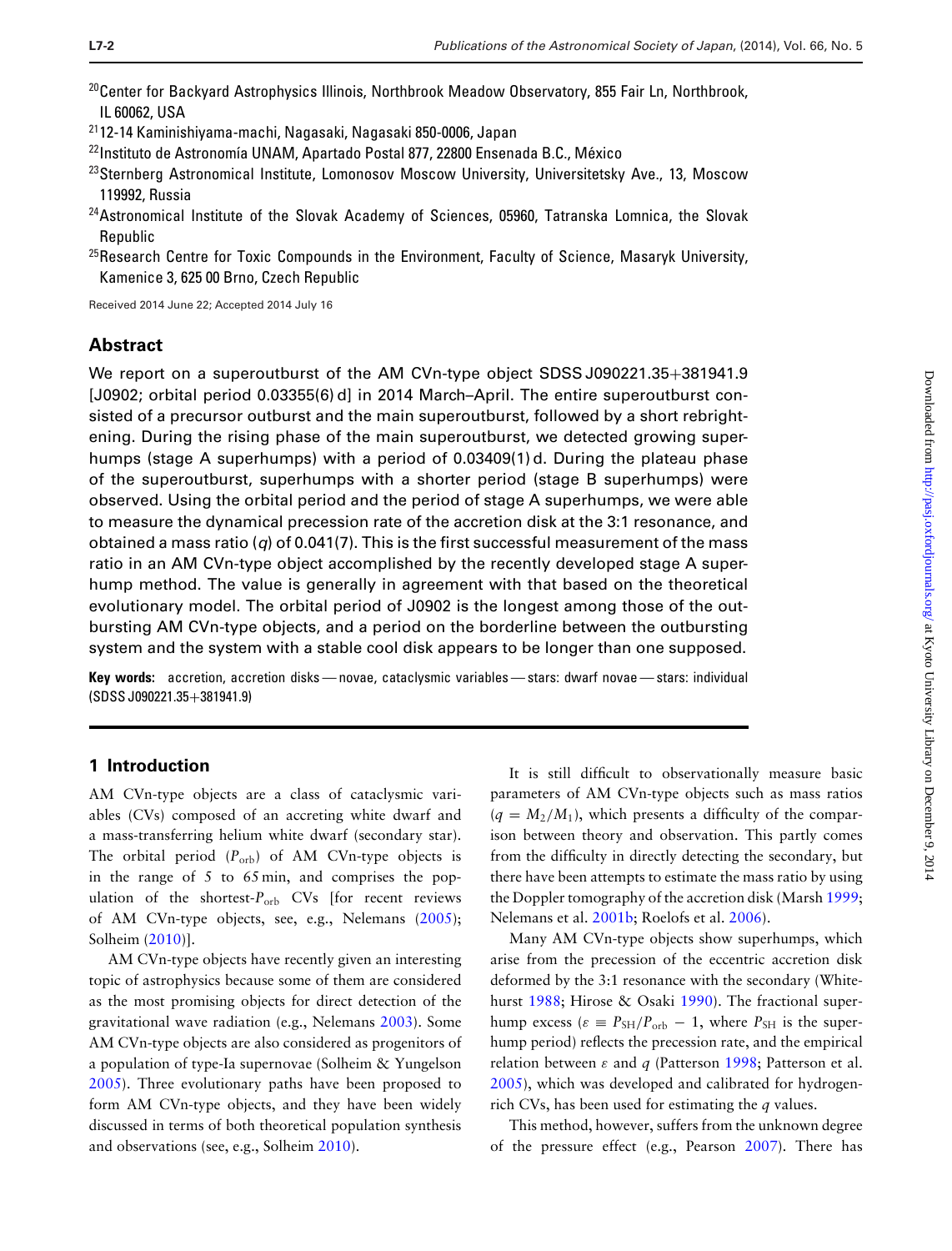been the only direct measurement of the *q* value in an AM CVn-type object made by analyzing eclipses in SDSS J092620.42+034542.3 (Copperwheat et al. [2011\)](#page-5-6). The only other known eclipsing AM CVn-type object, PTF1 J191905.19+481506.2, is only partially eclipsing and the *q* value has not been determined (Levitan et al. [2014\)](#page-5-7).

In the last two years, however, there has been great progress in an understanding of the precession rate in the superhumping accretion disk, and it has become clearer that the superhumps in the growing stage during the superoutburst reflects the dynamical precession rate at the radius of the 3:1 resonance (Kato & Osaki [2013\)](#page-5-8). Although this method was initially developed for hydrogen-rich CVs, it is expected to be applicable to AM CVn-type objects since it depends only on dynamics. Here, we present the first successful result.

#### **2 SDSS J090221.35+381941.9**

SDSS J090221.35+381941.9 (hereafter J0902) is an AM CVn-type object selected based on color by using the Sloan Digital Sky Survey (SDSS) (Rau et al. [2010\)](#page-6-6). Rau et al. [\(2010\)](#page-6-6) obtained time-resolved spectra of this object and identified an orbital period of 48.31(8) min [0.03355(6) d] from the radial velocity variations of the emission lines. Although the continuum could be well reproduced by a blackbody of 15000 K, the lack of the broad absorption lines suggested either the temperature of the accreting white dwarf is either cooler than 15000 K or that the additional component contributes to the continuum.

The emission-line spectrum in Rau et al.  $(2010)$  was indicative of an AM CVn-type object with a cold, quiescent disk, but it is unlike AM CVn with a thermally stable disk. No outburst has been recorded in this system in the past.

On 2014 March 6, D. Denisenko detected an outburst from the MASTER-Kislovodsk (see Gorbovskoy et al. [2013](#page-5-9) for the MASTER network) images (vsnet-alert  $16982$ ).<sup>1</sup> The object experienced very rapid fading (vsnet-alert 16986, 16988) at a rate of 2.3–2.9 mag d<sup>-1</sup>. This outburst turned out to be a precursor outburst. The object started to rise on March 12 (vsnet-alert 17016) and went into a superoutburst on March 15–16 accompanied by developing superhumps (vsnet-alert 17023).

### **3 Observation and analysis**

The data were acquired by time-resolved unfiltered and *V*-band CCD photometry with telescope in the 30–40 cm class in the VSNET Collaboration (Kato et al. [2004\)](#page-5-10) and

<span id="page-2-0"></span>

**Fig. 1.** *O* − *C* diagram and light curve of J0902. Upper: *O* − *C* diagram. An ephemeris of Max(BJD) = 2456729.3312 + 0.03372*E* was used for drawing this figure. The interval A–C represents superhump stages (see text for detail). The cycle counts from the main superoutburst to the rebrightening are uncertain. Lower: Light curve. The observations were binned to 0.01 d.

the public data from the AAVSO International Database.<sup>2</sup> All the observed times were corrected to Barycentric Julian Date (BJD). Before making the analysis, we made correction for adjusting observer's zero-points to zero by adding a constant to each observer. For the outbursting CVs, the magnitude system of the unfiltered CCD observations is close to *V*. The details of the observations will be presented in a separate paper.

The data analysis was performed just in the same way as in Kato et al. [\(2009,](#page-5-11) [2012\)](#page-5-12). The times of superhump maxima were determined by using the template fitting method the same as in Kato et al. [\(2009\)](#page-5-11), after their de-trending the global variation due to the outburst by using the locally weighted polynomial regression (LOWESS: Cleveland [1979\)](#page-5-13). The superhump periods were determined by using phase dispersion minimization (PDM: Stellingwerf [1978\)](#page-6-7) for period analysis and  $1\sigma$  errors for the PDM analysis were estimated by the methods of Fernie [\(1989\)](#page-5-14) and Kato et al. [\(2010\)](#page-5-15).

# **4 Results**

#### 4.1 Outburst

Following the precursor outburst, the object remained in a state ∼ 2 mag brighter than quiescence for 4 d (lower panel of figure [1\)](#page-2-0). The objec[t](#page-3-0) then started to brighten slowly, and the final rise to a superoutburst took place on BJD 2456733. After reaching the temporary maximum, the object again started to fade away (BJD 2456735–2456737). This fading episode (we call it a "dip") was, however, temporary and the object then showed a plateau phase of the superoutburst

<sup>&</sup>lt;sup>1</sup> VSNET-alert archive can be accessed at  $\frac{http://ooruri.kusastro.kyoto-u.ac.jp/$  $\frac{http://ooruri.kusastro.kyoto-u.ac.jp/$ [pipermail/vsnet-alert/](http://ooruri.kusastro.kyoto-u.ac.jp/pipermail/vsnet-alert/).

<sup>&</sup>lt;sup>2</sup> (<http://www.aavso.org/data-download>).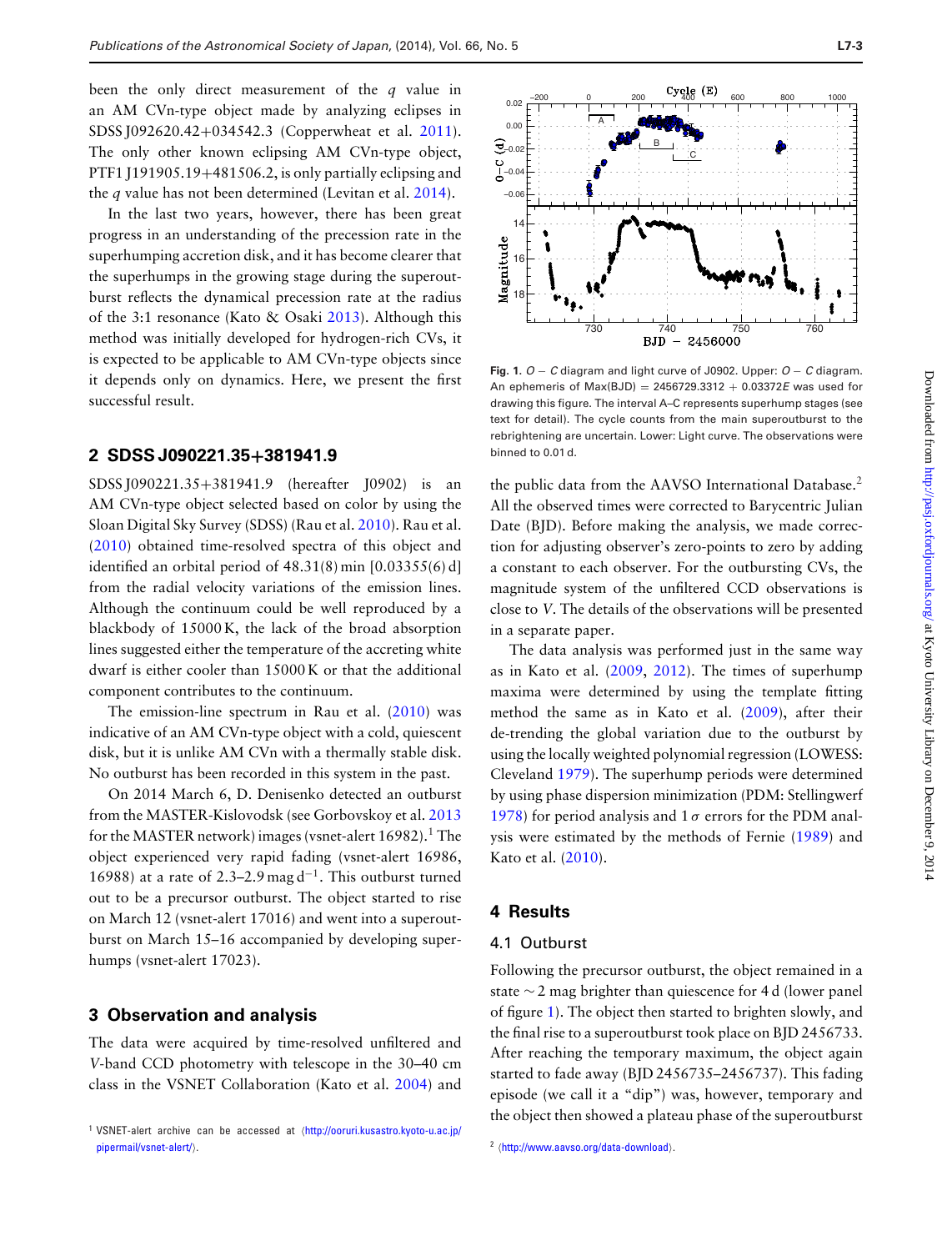<span id="page-3-0"></span>

**Fig. 2.** Superhumps in J0902. Upper: Superhumps in the rising stage of the superoutburst (stage A superhumps). Middle: Superhumps after the "dip" phenomenon in the early part of main superoutburst (stage B superhumps). Lower left: PDM analysis of stage A superhumps. Lower right: Mean profile of stage A superhumps.

for the next 6 d. The object then started to fade from the superoutburst on BJD 2456743 at a rate of  $\sim$  1.8 mag d<sup>-1</sup>. The object then remained around 17 mag ( $\sim$  3 mag brighter than quiescence) for 9 d. There was at least one postsuperoutburst rebrightening on BJD 2456754–2456755. The fading from this rebrightening was also very rapid  $(\sim 2.1 \,\text{mag}\,\text{d}^{-1})$ .

#### 4.2 Superhumps

Superhumps started to appear during the slowly rising phase following the precursor (upper panel of figure [2\)](#page-3-0). The superhumps observed in this phase had a long period, and this long period was observed for a cycle count of  $\sim$  102 (upper panel of figure [1\)](#page-2-0). During the maximum before a temporary dip in the early part of the superoutburst, the period variation became more complex and the orbital period was detected to be a transient signal. Following this temporary dip, the superhump stabilized at a shorter period (middle panel of figure [2\)](#page-3-0). There was a jump in the phase following the dip. The phase jump was significantly smaller than 0.5 phase, and this jump did not resemble a transition to the "traditional" late superhump (Vogt [1983\)](#page-6-8). After a further cycle count of ∼ 140, the period again decreased discontinuously.

Based on the similarity of the  $O - C$  diagram of J0902 to those of recently identified candidates for the period bouncer in hydrogen-rich CVs (Kato et al. [2013;](#page-5-16) Nakata et al. [2014\)](#page-5-17), we identified  $E = 0-102$  (see upper panel of figure [1\)](#page-2-0) as the growing stage of superhumps (stage A),

 $206 \le E \le 340$  as stage B, and  $E > 340$  as stage C (for the superhump stages and the typical behavior in hydrogenrich systems, see Kato et al. [2009\)](#page-5-11). Although superhumps were continuously seen after the fading from the superoutburst plateau, the individual times of maxima are not shown on this figure due to large errors in determination. There was the transition phase between stage A and stage B, which is unique to this object. Mean superhump periods in stages A, B, and C were 0.03409(1) d, 0.03371(1) d, and 0.03359(1) d, respectively.

#### **5 Discussion**

# 5.1 Outburst in a long-period AM Canum Venaticorum star

The mass transfer in AM CVn-type objects is believed to be mainly powered by the gravitational wave radiation. Since the secondary is degenerate, the binary's orbital period becomes longer as the secondary transfers the matter. As the system evolves, the mass-transfer rate quickly decreases (Tsugawa & Osaki [1997;](#page-6-9) Nelemans et al. [2001a\)](#page-5-18). It is known that helium accretion disks in AM CVn-type objeccts as well as those in hydrogen-rich CV are prone to thermal instability, and systems with an intermediate mass-transfer rate shows dwarf nova (DN) type outbursts (Tsugawa & Osaki [1997\)](#page-6-9). This condition is usually considered to be achieved in systems with an orbital period of 20– 40 min (Nelemans [2005\)](#page-5-0). Long-P<sub>orb</sub> objects like GP Com  $(P_{\text{orb}} = 46.57 \text{ min})$  have never shown an outburst and are considered to have a sufficiently low mass-transfer rate and possess a stable cool disk. These expectations have generally been confirmed from observations (e.g., Ramsay et al. [2012\)](#page-6-10).

J0902 has the longest  $P_{\text{orb}}$  in the AM CVn-type objects which have ever shown outbursts [the previous record was CSS J045019.7−093113 having a superhump period of 47.28(1) min with some uncertainty in alias selection (Woudt et al. [2013\)](#page-6-11)]. Nelemans [\(2005\)](#page-5-0) suggested that the transition to a stable cool disk (without dwarf nova outbursts) happens in the orbital period range from 34 and 39 min. The existence of two dwarf nova-type objects (J0902 and CSS J045019.7−093113) indicates that this transition happens in longer orbital periods (47–48 min). It would be an interesting question whether GP Com may undergo an outburst or whether GP Com has different properties despite a similarity in orbital period to J0902.

#### 5.2 Slow evolution of superhumps

In this object, it took more than 100 cycles to develop fully grown superhumps. AM CVn-type systems (at least objects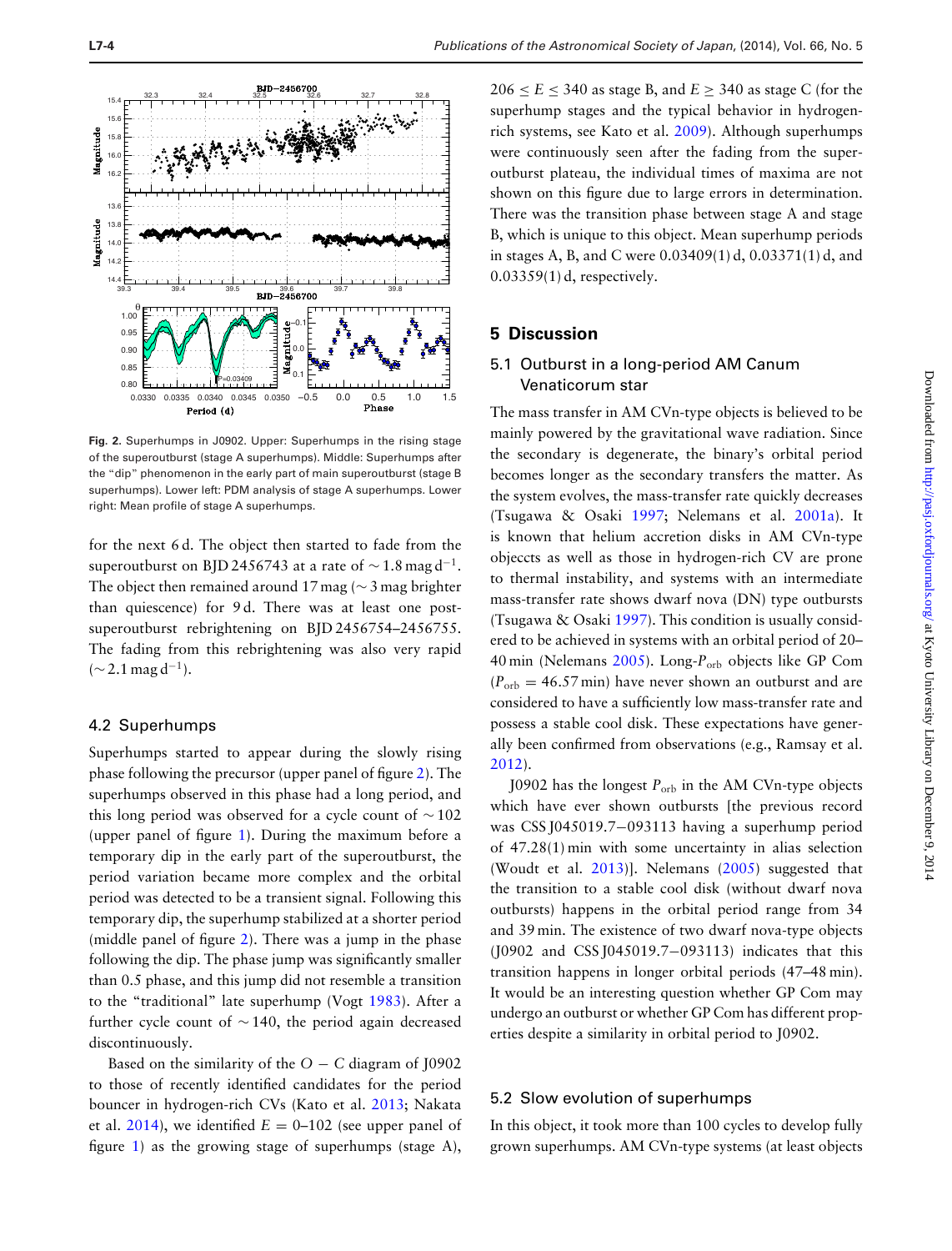<span id="page-4-0"></span>

**Fig. 3.** Comparison of mass ratios in AM CVn-type objects. The filled circle represents the measurement from eclipse observations. The filled squares represent the measurements from Doppler tomography (AM CVn: Roelofs et al. [2006;](#page-6-2) GP Com: Marsh [1999;](#page-5-2) V396 Hya: D. Steeghs et al. in preparation, from Solheim [2010.](#page-6-0) The location of J0902 is shown with a filled star. The dashed curve represents equation (9) in Tsugawa and Osaki [\(1997\)](#page-6-9) assuming a 0.8  $M_{\odot}$  primary.

with a long orbital period) are expected to have a very light secondary, and the small mass ratio is most likely responsible for the long duration of stage A since the growth rate of the superhump is known to be proportional to  $q^2$  (Lubow [1991;](#page-5-19) see a discussion in Kato et al. [2013\)](#page-5-16). This finding is also compatible with the *q* estimation in the following subsection.

# 5.3 Estimation of the mass ratio from stage A superhumps

Kato and Osaki [\(2013\)](#page-5-8) indicate that the precession frequency of stage A superhumps reflects the dynamical precession rate of the eccentric disk at the radius of the 3:1 resonance. J0902's fractional superhump excess in frequency,  $\varepsilon^* \equiv 1 - P_{\text{orb}}/P_{\text{SH}}$ , for stage A superhumps is 0.0158(18). This value corresponds to  $q = 0.041(7)$  (see table 1 or figure [2](#page-3-0) in Kato & Osaki [2013\)](#page-5-8). This result became the first measurement of the *q* value by this method in AM CVn-type systems. Since most of the error in *q* comes from the uncertainty in  $P_{\text{orb}}$ , this *q* value will be improved by further refinement of *P*orb.

The *q* value of 0.041(2) for the eclipsing system SDSS J092620.42+034542.3 ( $P_{\text{orb}} = 28.31 \text{ min}$ ) is fairly close to the current estimate of J0902 (figure [3\)](#page-4-0). The location of J0902 seems to be consistent with the theoretical evolutionary track representing the mass-radius relation for a semidegenerate secondary (Tsugawa & Osaki [1997;](#page-6-9) see, e.g., Yungelson [2008](#page-6-12) for more detailed modeling).

The commonly used relation between fractional superhump excess and *q*, such as Patterson [\(1998\)](#page-5-5), Patterson et al. [\(2005\)](#page-6-4), Kato et al. [\(2009\)](#page-5-11), has uncertain errors due

to the unknown pressure effect (cf. Kato & Osaki [2013\)](#page-5-8), which is particularly the case with AM CVn-type objects (Pearson [2007\)](#page-6-5). The value of  $\varepsilon^* = 0.0047(18)$  for stage B superhumps in J0902 corresponds to  $q = 0.025(10)$  accomplished by the traditional method in Patterson et al. [\(2005\)](#page-6-4); it is probable that the traditional method highly underestimates *q* values in AM CVn-type objects. We therefore included no *q* value of any stage superhump other than stage A in figure [3.](#page-4-0) We propose that the use of stage A superhumps for studying the evolutionary track of AM CVn-type objects is efficient and reliable.

#### 5.4 Pressure effect in helium disks

Pearson [\(2007\)](#page-6-5) suggested that the pressure effect in helium disks may be higher than in hydrogen-rich disk, since the ionization temperature is higher.

Lubow [\(1992\)](#page-5-20) indicated that the apsidal precession frequency  $(v_{\text{pr}})$  can be written as follows:

$$
\nu_{\rm pr} = \nu_{\rm dyn} + \nu_{\rm pressure} + \nu_{\rm stress},\tag{1}
$$

where the first term,  $v_{dyn}$ , represents the contribution to disk precession due to the dynamical force of the secondary, giving rise to a prograde precession; the second term,  $v<sub>pressure</sub>$ , the pressure effect giving rise to a retrograde precession; and the last term,  $v_{\text{stress}}$ , the minor wave– wave interaction. If we neglect the last term, we can estimate the contribution of the pressure effect by estimating  $v_{\text{pressure}}/v_{\text{orb}}$ , where  $v_{\text{orb}}$  is the orbital frequency. In stage A, only  $v_{dyn}$  contributes to the disk precession, and in stage B, the combined effect of  $v_{dyn}$  and  $v_{pressure}$  is expected. We can thus estimate  $v_{\text{pressure}}/v_{\text{orb}}$  by evaluating the difference between  $\varepsilon^*$ 's for stage A and stage B (see also Nakata et al. [2014\)](#page-5-17).

In J0902,  $\varepsilon^*$ (stage A)– $\varepsilon^*$ (stage B) is 0.012, which is not particularly larger than those in hydrogen-rich systems (0.010–0.015, figure 16 in Kato et al. [2009;](#page-5-11) see also Nakata et al. [2013\)](#page-5-21). It is worth pointing out that the superhump period for stage B may be shorter than the orbital period if *q* is sufficiently small. It is expected that this occurs for  $q \leq$ 0.03 (Kato & Osaki [2013\)](#page-5-8). If AM CVn-type dwarf novae with a longer  $P_{\text{orb}}$  were to undergo superoutbursts, such a pheenomenon may be observed. The contribution of the pressure effect in helium disks needs to be examined further by using more samples.

#### 5.5 Transient appearance of orbital signal

During the phase of the rising branch to the superoutburst maximum, a signal with a period very close to the orbital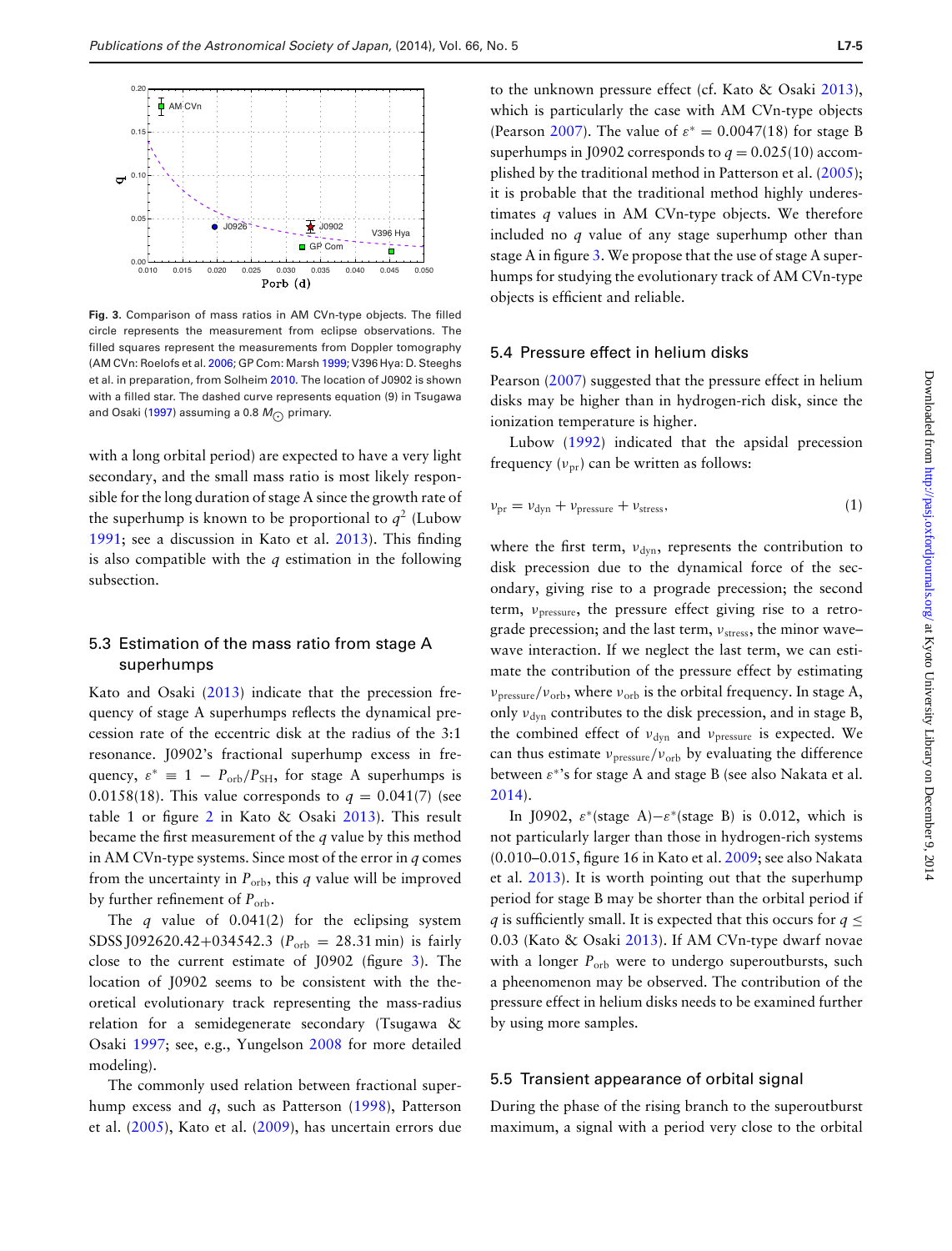<span id="page-5-24"></span>

**Fig. 4.** Variation of the superhump period of J0902. Upper: Light curve. The observations were binned to 0.03 d. Lower: Superhump periods. The periods were determined from 3 d segments (shifted by 0.5 d) using the PDM method. The initial long period corresponds to stage A superhumps. There was a phase of transition between stage A and stage B, during which the period of superhumps showed a large variation. Superhump stages A–C are shown the same as in figure [1.](#page-2-0) The start of stage B and the distinction between stage B and stage C are not so clearly defined as they are shown in the *O* − *C* diagram (figure [1\)](#page-2-0) because the variation of the period is smeared by the use of 3 d segments.

period was detected (vsnet-alert 17043). This signal was at that time considered to be due to early superhumps, which are supposed to arise from the 2:1 resonance in very low-*q* systems (cf. Osaki & Meyer [2002;](#page-5-22) Kato [2002\)](#page-5-23). A similar period was also recorded during the late stage of the plateau phase, and competition between the 3:1 and 2:1 resonances was suggested (vsnet-alert 17082).

We reexamined this behavior. The variation of superhump periods is shown in figure [4.](#page-5-24) The initial long period corresponds to stage A superhumps. There was the phase of transition from stage A to stage B, during which the period of superhumps showed a large variation. The initial appearance of the orbital signal corresponds to this phase (BJD 2456732). The second appearance was on a smooth continuation from stage B to stage C superhumps (around BJD 2456743). It is evident from this figure that the reported second appearance of a nearly orbital signal was on the smooth extension of ordinary superhumps, and the period was slightly different from the orbital one. A combination of a very small *q*, the shrinkage in disk radius, and the pressure effect apparently reduced the precession to a rate very close to zero. The situation in the initial appearance is less clear. Since the period was so close to the orbital period and the subsequent variations of the superhump period and the light curve were not regular, it may indeed be the case that the competition from the 2:1 resonance played some roles in this phase. The profile of the superhumps in this phase, however, was not so doubly humped

as that of early superhumps is commonly done (Kato [2002\)](#page-5-23).

A lack of long-lasting phase of early superhumps, which are commonly seen in WZ Sge-type dwarf novae (low-*q*, hydrogen-rich dwarf novae), can be understood, considering that the main superoutburst apparently started as an inside-out-type (slowly rising) outburst and that the disk was not capable of expanding sufficiently to fully establish the 2:1 resonance. Such a phenomenon may be similar to those in candidates for the period bouncer, which are very low-*q* hydrogen-rich systems (Nakata et al. [2014\)](#page-5-17).

#### **Acknowledgments**

This work was supported by a Grant-in-Aid "Initiative for High-Dimensional Data-Driven Science through Deepening of Sparse Modeling" from the Ministry of Education, Culture, Sports, Science and Technology (MEXT) of Japan. We acknowledge with thanks the variable star observations from the AAVSO International Database contributed by observers worldwide and used in this research. K. Antonyuk and N. Pit express a specific acknowledgement to the funding of the CCD Camera FLI ProLine PL230 by Labex OSUG@2020.

#### **References**

- <span id="page-5-13"></span>Cleveland, W. S. 1979, J. Amer. Statist. Assoc., 74, 829
- <span id="page-5-6"></span>Copperwheat, C. M., et al. 2011, MNRAS, 410, 1113
- <span id="page-5-14"></span>Fernie, J. D. 1989, PASP, 101, 225
- <span id="page-5-9"></span>Gorbovskoy, E. S., et al. 2013, Astron. Rep., 57, 233
- <span id="page-5-4"></span>Hirose, M., & Osaki, Y. 1990, PASJ, 42, 135
- <span id="page-5-23"></span>Kato, T. 2002, PASJ, 54, L11
- <span id="page-5-11"></span>Kato, T., et al. 2009, PASJ, 61, S395
- <span id="page-5-15"></span>Kato, T., et al. 2010, PASJ, 62, 1525
- <span id="page-5-12"></span>Kato, T., et al. 2012, PASJ, 64, 21
- <span id="page-5-16"></span>Kato, T., Monard, B., Hambsch, F.-J., Kiyota, S., & Maehara, H. 2013, PASJ, 65, L11
- <span id="page-5-8"></span>Kato, T., & Osaki, Y. 2013, PASJ, 65, 115
- <span id="page-5-10"></span>Kato, T., Uemura, M., Ishioka, R., Nogami, D., Kunjaya, C., Baba, H., & Yamaoka, H. 2004, PASJ, 56, S1
- <span id="page-5-7"></span>Levitan, D., et al. 2014, ApJ, 785, 114
- <span id="page-5-19"></span>Lubow, S. H. 1991, ApJ, 381, 259
- <span id="page-5-20"></span>Lubow, S. H. 1992, ApJ, 401, 317
- <span id="page-5-2"></span>Marsh, T. R. 1999, MNRAS, 304, 443
- <span id="page-5-21"></span>Nakata, C., et al. 2013, PASJ, 65, 117
- <span id="page-5-17"></span>Nakata, C., et al. 2014, PASJ in press [\(arXiv:1409.0237\)](http://arxiv.org/abs/1409.0237)
- <span id="page-5-1"></span>Nelemans, G. 2003, Classical and Quantum Gravity, 20, 81
- <span id="page-5-0"></span>Nelemans, G. 2005, in ASP Conf. Ser., 330, The Astrophysics of Cataclysmic Variables and Related Objects, ed. J.-M. Hameury & J.-P. Lasota (San Francisco: ASP), 27
- <span id="page-5-18"></span>Nelemans, G., Portegies Zwart, S. F., Verbunt, F., & Yungelson, L. R. 2001a, A&A, 368, 939
- <span id="page-5-3"></span>Nelemans, G., Steeghs, D., & Groot, P. J. 2001b, MNRAS, 326, 621
- <span id="page-5-22"></span>Osaki, Y., & Meyer, F. 2002, A&A, 383, 574
- <span id="page-5-5"></span>Patterson, J. 1998, PASP, 110, 1132